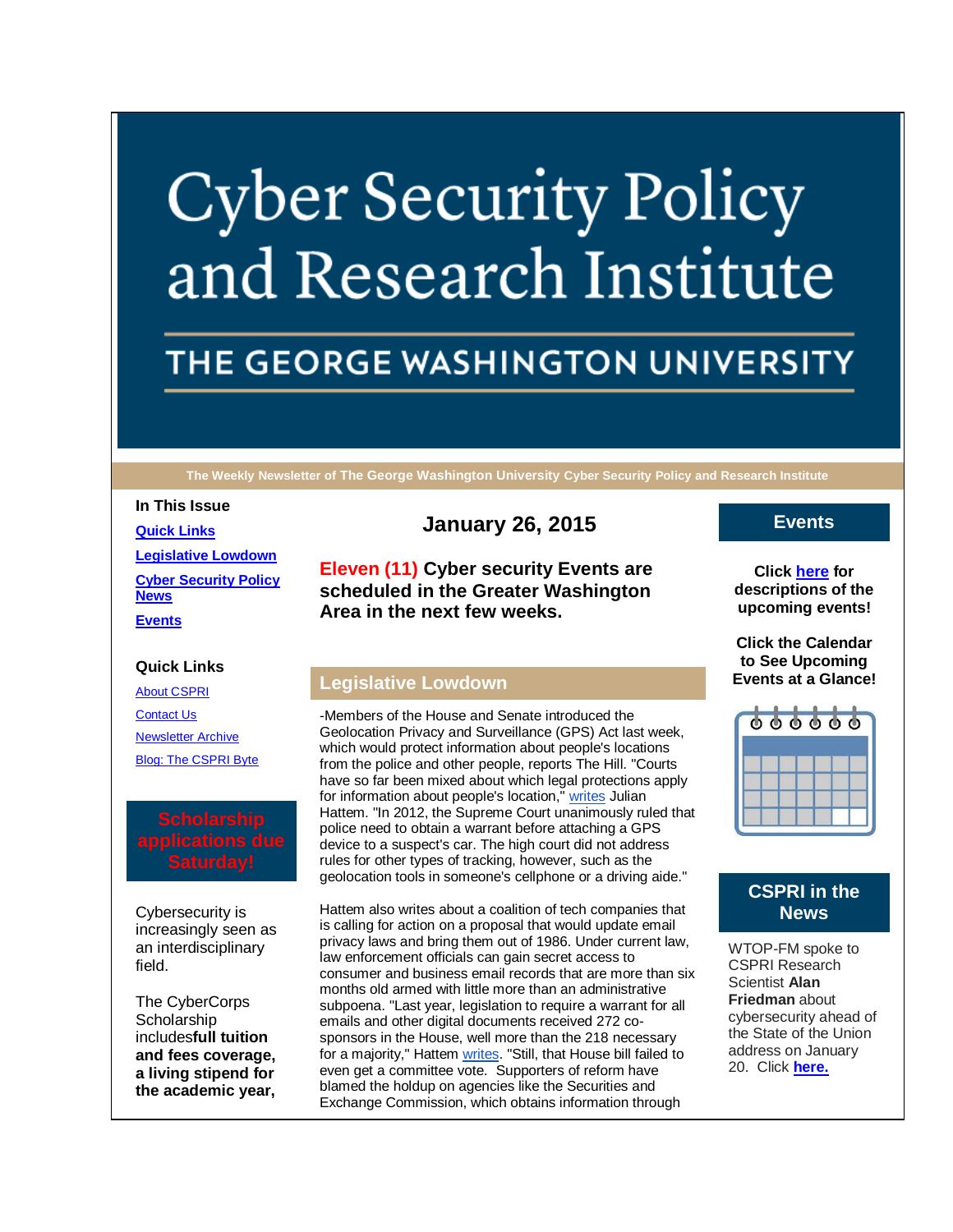#### **a book allowance, and a professional development fund.**

For more information on the program, click**[here.](http://r20.rs6.net/tn.jsp?e=001vgAcbWYHLNs7GuPO_hBvm3mECXdriEz4sBqlJgYGiNlYIolo-ZdU5hVl-e9ClsKGVILmrOP9l1l6X9NxPvD82erWCYS6-JxkIHvJoNt1sHriaspHEPXATnpBCDtQfQ1B)**

subpoenas and might have a harder time pursuing investigations if required to get a warrant."

#### **Cyber Security Policy News**

#### **Cybersecurity and the State of the Union**

-President Obama laid out a series of broad cybersecurity measures in his State of the Union address last week, calling on Congress to pass a package of cyber legislation, including measures intended to encourage cyber threat information-sharing between the public and private sectors; a bill to better guard the privacy of student data; to raise the punishments for cyber crime; and to create a federal breach notification standard and nationwide cyber defense standards. Business Week has [the lowdown](http://r20.rs6.net/tn.jsp?e=001vgAcbWYHLNs7GuPO_hBvm3mECXdriEz4sBqlJgYGiNlYIolo-ZdU5hVl-e9ClsKGVILmrOP9l1lUOxvQh04S8_lqjCHpKGw5j27fbRoGFkVinexMkyJcLmFP7AKrNaR5aKh58be_nfT-PS-KwFJfsWBmN1FkzUWiKjhGvwtdH7juxYP96im2oozMKU8J6byozLQETrqKgC2H4lBZz5PwXw==) on the proposals, and who stands to gain from them.

Writing for NextGov, Patrick Tucker [argues](http://r20.rs6.net/tn.jsp?e=001vgAcbWYHLNs7GuPO_hBvm3mECXdriEz4sBqlJgYGiNlYIolo-ZdU5hVl-e9ClsKGVILmrOP9l1mgo5JAkNWPCav4NHRgjzFMdAptp3wGZhNwc3EQPXCgWfbsoK4OJtUVI0CJMWc2vIq1tXhbNPAKZVj08rzKkU_MhX7ZiW3CyrNRyfqhKX5jiozQhdH82JMaDaSoEdpAsvEbGKAcL8J7aegQiJFwPnEdqwFiUKSbnpQ6UcG4wM7qTlJ56ao7hnBUYQRzXkAspPw=) that Obama's cybersecurity plans may not end up making Americans any safer. "The specific cybersecurity proposal the president unveiled last week could be a pretext for expanded, unchecked surveillance that may not actually make the nation safer," Tucker writes. "The ideas in the proposal face no strong political resistance especially since the information-collection organism would not be the government itself but rather private companies reporting user information to the government."

Meanwhile, the Obama administration has quietly abandoned a proposal it had been considering to put raw U.S. telephone call data collected by the National Security Agency under non-governmental control, according to Reuters. "Obama promised changes in the government's handling of such data in a speech a year ago after revelations by former NSA contractor Edward Snowden about the extent of the agency's electronic surveillance of Americans' communications," the publication [wrote](http://r20.rs6.net/tn.jsp?e=001vgAcbWYHLNs7GuPO_hBvm3mECXdriEz4sBqlJgYGiNlYIolo-ZdU5hVl-e9ClsKGVILmrOP9l1lCqz1GVH0KN4kK7XxpVfuCDfe2PjNVw_Eg2t98WYHpYaQ8vojf82yAp0JhJIzQBGOIPIWPk-Q-OmzaRYajcmxNZtf4FPOK-sim4k9L9EEW9aDn56qr1yk8uPTRfd9SQsM=) last week.

#### **Health officials scaling back data collection**

Federal health officials also are scaling back data collection and sharing plans amid privacy concerns, [reports](http://r20.rs6.net/tn.jsp?e=001vgAcbWYHLNs7GuPO_hBvm3mECXdriEz4sBqlJgYGiNlYIolo-ZdU5hVl-e9ClsKGVILmrOP9l1kgYCkSKAmJNoGNVQr3AmnLO9YkhA_3VhxKPuROIc9U5q10exXR8t3OgrwAKqc_CqqQrPjind934nvsYdP4alAWj-qBy-wo5SVdSrgBnXDv_hZ4MnCdGAWDAaw7coRwp3rgajwZ_vQuvnWdtMwjqmNXv7IgJ_bJVTo=) The Associated Press. Bowing to privacy concerns, the Obama administration reversed itself Friday, scaling back the release of consumers' personal information from the government's health insurance website to private companies with a commercial interest in the data," writes Jack Gillum and Ricardo Alonso-Zaldivar. "The administration made the changes to HealthCare.gov after The Associated Press reported earlier that the website was quietly sending consumers' personal data to companies that specialize in advertising and analyzing Internet data for performance and marketing."

#### **Verizon's perma-cookie**

For the last several months, cybersecurity experts have [been warning](http://r20.rs6.net/tn.jsp?e=001vgAcbWYHLNs7GuPO_hBvm3mECXdriEz4sBqlJgYGiNlYIolo-ZdU5hVl-e9ClsKG8IxODYb8BT7lyg1Cpqv1WIs_ei8za6y9qOUSFyjT3BQzcRfu-V-VwFQp79mnVqquukdp-V1a9J0xPFTNDj2aag==) [Verizon](http://r20.rs6.net/tn.jsp?e=001vgAcbWYHLNs7GuPO_hBvm3mECXdriEz4sBqlJgYGiNlYIolo-ZdU5hVl-e9ClsKGVILmrOP9l1m0ObBIxsHeV1oBOVquiRS2piRVdYdZNQK2urv37CQbsczeqLu42C7yKToqMnA57jBTxVATKJGnr3lJOopGsIg2qY5Qdk_5az52_lKqVdB0q4ZG5yBzpBWuTFmN6ZLK6wXDY5ZG37vAphD16yMXROBr5DIFzpQ9OJs=) Wireless that it was putting the privacy of its customers at risk. The computer codes the company uses to tag and follow its mobile subscribers around the web, they said, could make those consumers vulnerable to covert tracking and profiling. Now, according to

### **Follow Us**

**Follow us on Twitter: @gwCSPRI**

**Follow CSPRI Director, Lance Hoffman: @lancehoffman1**

**Follow CSPRI Associate Director, Costis Toregas: @DrCostisToregas**

**Follow CSPRI Research Scientist, Allan Friedman: @allanfriedman**